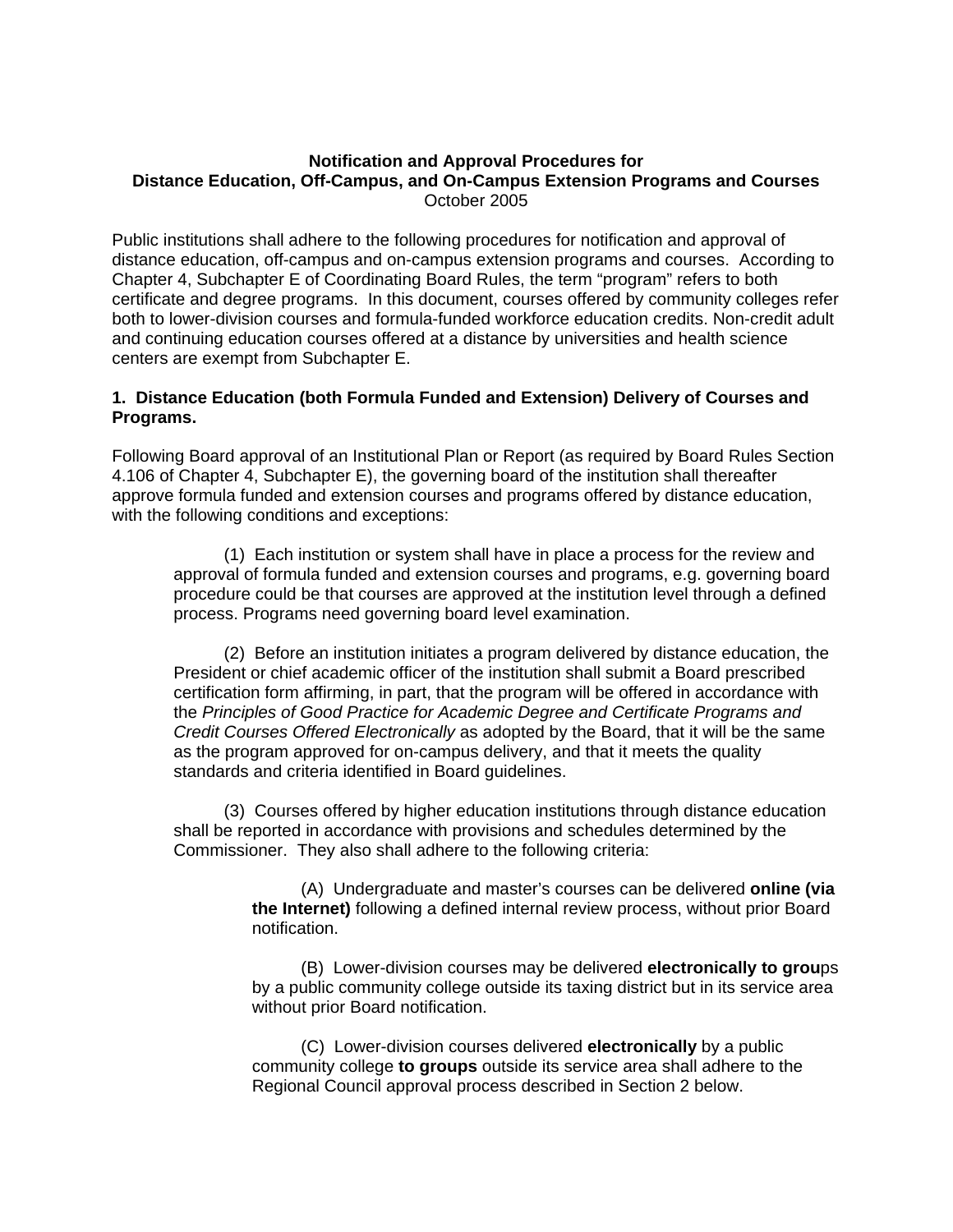(D) Lower-division courses delivered **electronically to** groups by a university, health-related institution, public technical college, or Lamar State college shall adhere to the Regional Council approval process described in Section 2 below.

(E) Upper-division and master's courses offered by a university or health-related institution may be delivered **electronically to groups** in the state without geographic restriction and without prior Board notification following notification of area institutions and higher education centers. Any institution party to a disagreement arising from electronic delivery of upperdivision or graduate courses to groups may appeal first to the Commissioner and then to the Board.

(F) Internet and other distance education courses **offered to individuals** may be delivered in-state or out-of-state without prior governing board approval and without prior Board notification or approval.

(G) When four of the courses that support a doctoral program are offered through electronic and/or off-campus delivery, Coordinating Board notification is required. The notification shall mention whether the institution intends to offer the program through distance education and/or off-campus delivery. A program is considered to be offered through distance education and/or off-campus delivery when approximately half of the semester credit hours, excluding dissertation and research, may be completed without the student being in residence on-campus.

(H) In the event of a dispute arising from electronic delivery of *lowerdivision* courses that cannot be resolved by a Regional Council, any institution party to the disagreement may appeal to the Commissioner and the Board. Any institution party to a disagreement arising from electronic delivery of upper-division or graduate courses to groups may appeal first to the Commissioner and then to the Board.

(4) Programs offered by higher education institutions through distance education shall be reported in accordance with provisions and schedules determined by the Commissioner. They also shall adhere to the following criteria:

> (A) Associate's and technical programs offered by a community college, technical college, or Lamar State college may be delivered **online (via the Internet)** without geographic restriction in the state, following approval by the institution's governing board, and submission of a certification form to the Board.

> (B) Associate's and technical programs offered by a community college, technical college, or Lamar State college that are delivered **electronically to groups** outside its service area shall adhere to the Regional Council approval process described in Section 2 below.

(C) Baccalaureate and master's programs offered by a university or health-related institution may be delivered **online (via the Internet)** without geographic restriction in the state, following approval by the institution's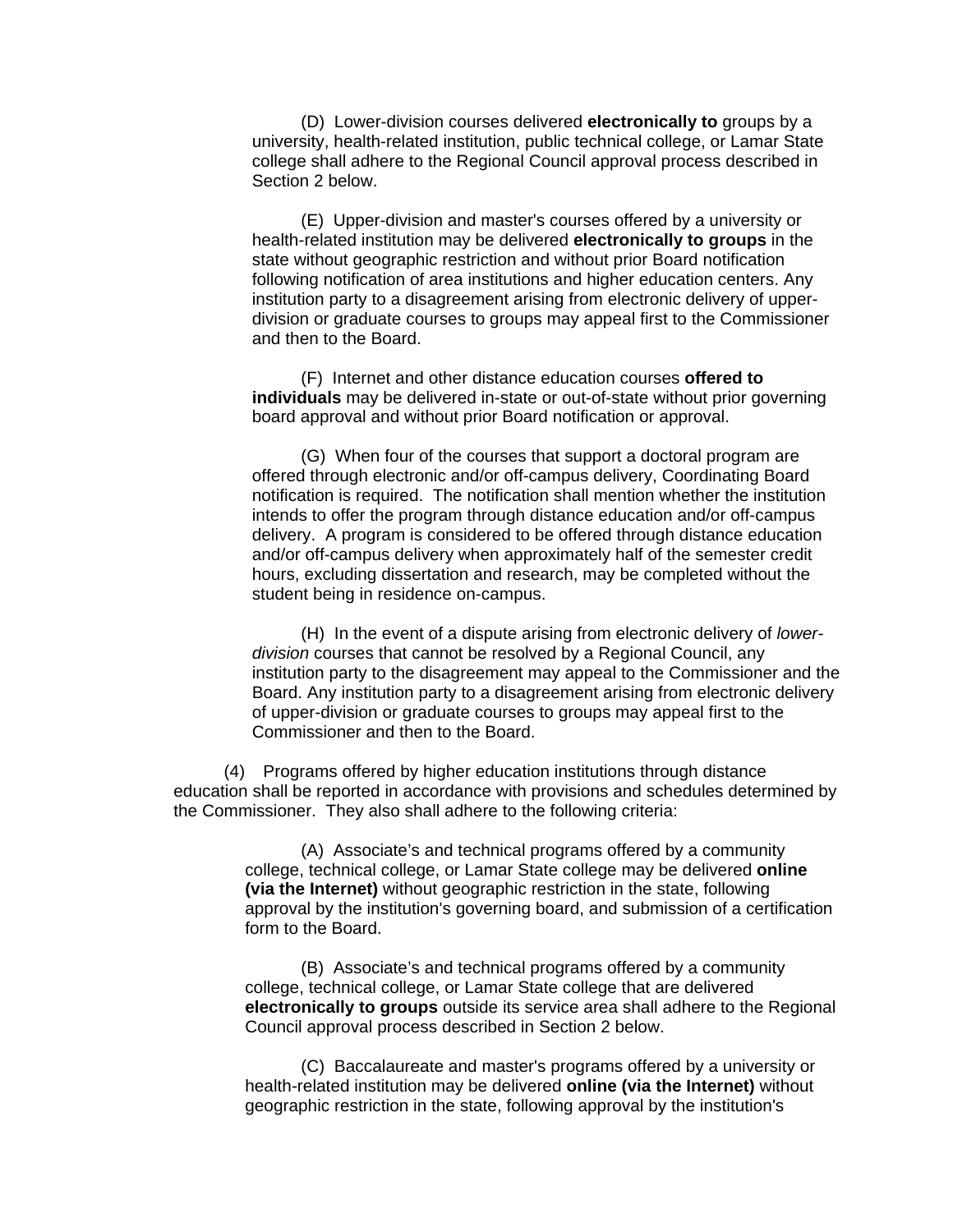governing board, and submission of a certification form to the Board. The certification shall be submitted in accordance with provisions and schedules determined by the Commissioner and shall be acknowledged by the Board before delivery of the program begins. New programs are subject to the standard Board approval process.

(D) Baccalaureate and master's programs offered by a university or health-related institution may be delivered **electronically to groups** in the state without geographic restriction, following approval by the institution's governing board, notification of area institutions and higher education centers and Board notification.

(E) New doctoral and professional programs offered at a distance shall be approved first by the institution's governing board, then by the Coordinating Board.

(F) Doctoral and first professional programs that have received prior Coordinating Board approval for delivery through electronic instruction may be offered through other electronic modes following approval by the Distance Education Advisory Committee and the Commissioner.

(G) In the event of a dispute arising from electronic delivery of *lowerdivision* courses that cannot be resolved by a Regional Council, any institution party to the disagreement may appeal to the Commissioner and the Board. Any institution party to a disagreement arising from electronic delivery of upper-division or graduate courses to groups may appeal first to the Commissioner and then to the Board.

### **2. Procedures for Off-Campus Course and Program Delivery and On-Campus-Extension Course and Program Delivery**

(a) Procedures for Review and Approval of All Off-Campus Lower-Division Instruction (both formula funded and extension) and On-Campus-Extension Lower-Division Instruction.

(1) Unless specifically exempted by the Board, all off-campus lower-division courses by universities, health-related institutions, public technical colleges, Lamar state colleges, or by public community colleges outside their service areas shall be reviewed by the higher education Regional Council containing each site proposed to receive instruction.

(2) Regional Council notification shall be made for all on-campus-extension lower-division courses.

(3) A public community college planning to offer off-campus courses and programs outside its taxing district but inside its service area shall notify all potentially affected Regional Councils prior to offering the course or program.

(4) All institutions offering off-campus lower-division instruction shall submit an annual Off-Campus Instruction Plan to the appropriate Regional Councils and the Board on a schedule to be determined by the Commissioner. An Off-Campus Instruction Plan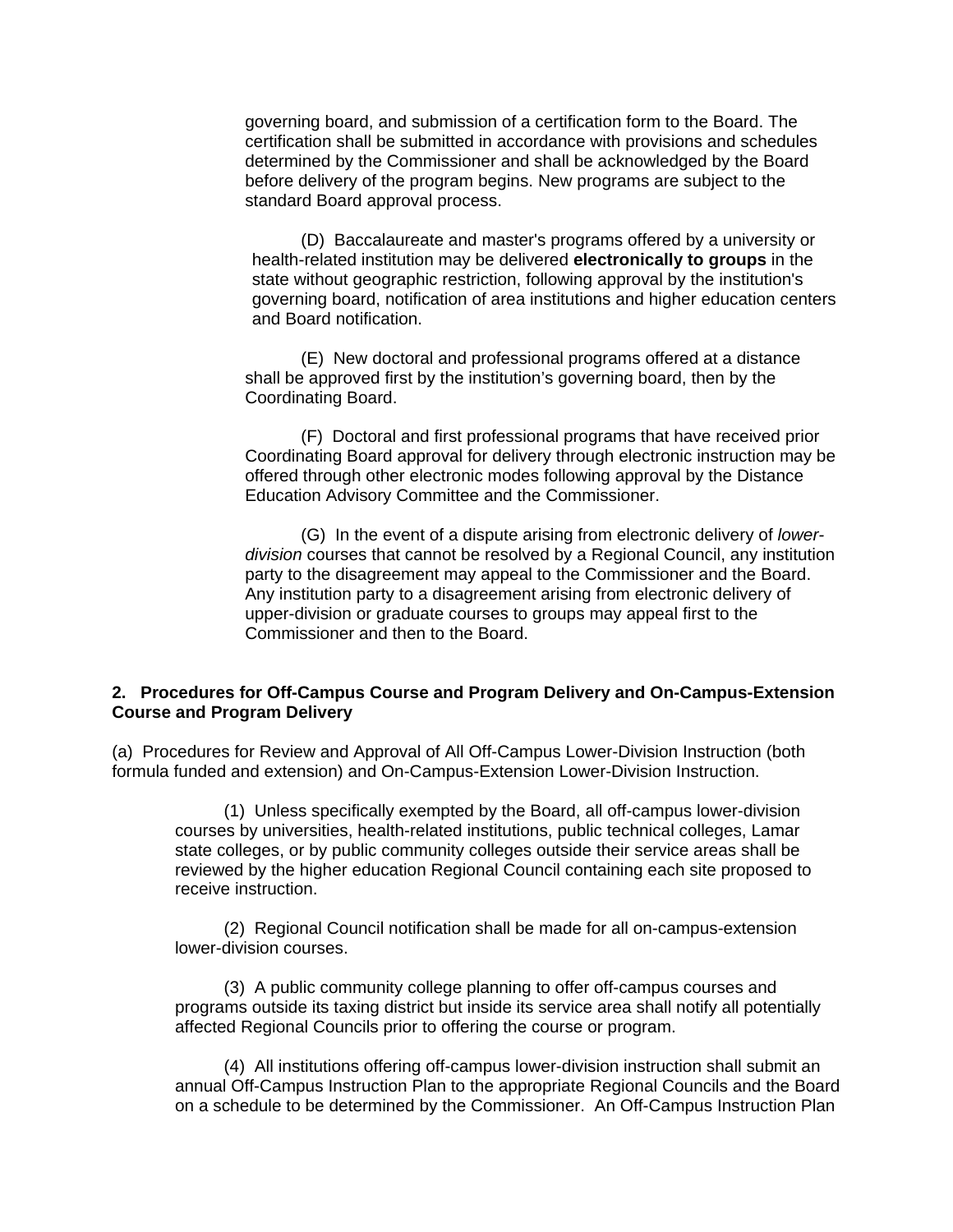is an institution's listing by location of off-campus lower-division courses and programs planned to be taught during an academic year. For public community colleges, the Off-Campus Instruction Plan will contain both out-of-service area courses and programs which require Regional Council review and approval, and out-of-district-but-in-servicearea courses and programs which merely require Regional Council notification.

(5) The Board recognizes Regional Councils in each of the ten Uniform State Service Regions. The presidents – or designated representatives – of each public and independent institution of higher education with its main campus in the Region comprise the Council membership. A Council Chair shall be elected by the members, with the term of service to be determined by the respective Council.

(6) Each Regional Council has the following responsibilities:

(A) To develop and file with the Academic Affairs and Research Division of the Board its procedures and guidelines for reviewing Off-Campus Instruction Plans for proposed lower-division classes, programs, and locations in the Region that require its approval.

(B) To facilitate inter-institutional cooperation in the conduct of offcampus instruction, to assure that each institution in the Region has received notification in advance of all off-campus lower-division courses and programs proposed to be offered in the Region by any other institution, and to provide each institution in the Region full opportunity to review and comment on the plans of other institutions.

(C) To make recommendations to the Commissioner regarding Off-Campus Instruction Plans proposed to be offered within its Region in accordance with the consensus views of Council members, except for courses and programs proposed to be offered by public community/junior colleges in their designated service areas.

(D) To advise the Commissioner on appropriate policies and procedures for effective state-level administration of off-campus lower-division instruction.

(E) To encourage excellence in the conduct of off-campus lower-division instruction.

(F) To study cooperatively the various methods of providing lower-division off-campus instruction, and promote the use of those methods which support quality and promise the most effective and efficient use of state resources.

(G) To hear and attempt to resolve any disputes involving off-campus and electronic delivery of lower-division courses offered by universities, health-related institutions, public technical colleges, Lamar state colleges, or public community colleges and, if necessary, to make recommendations to the Commissioner concerning these disputes.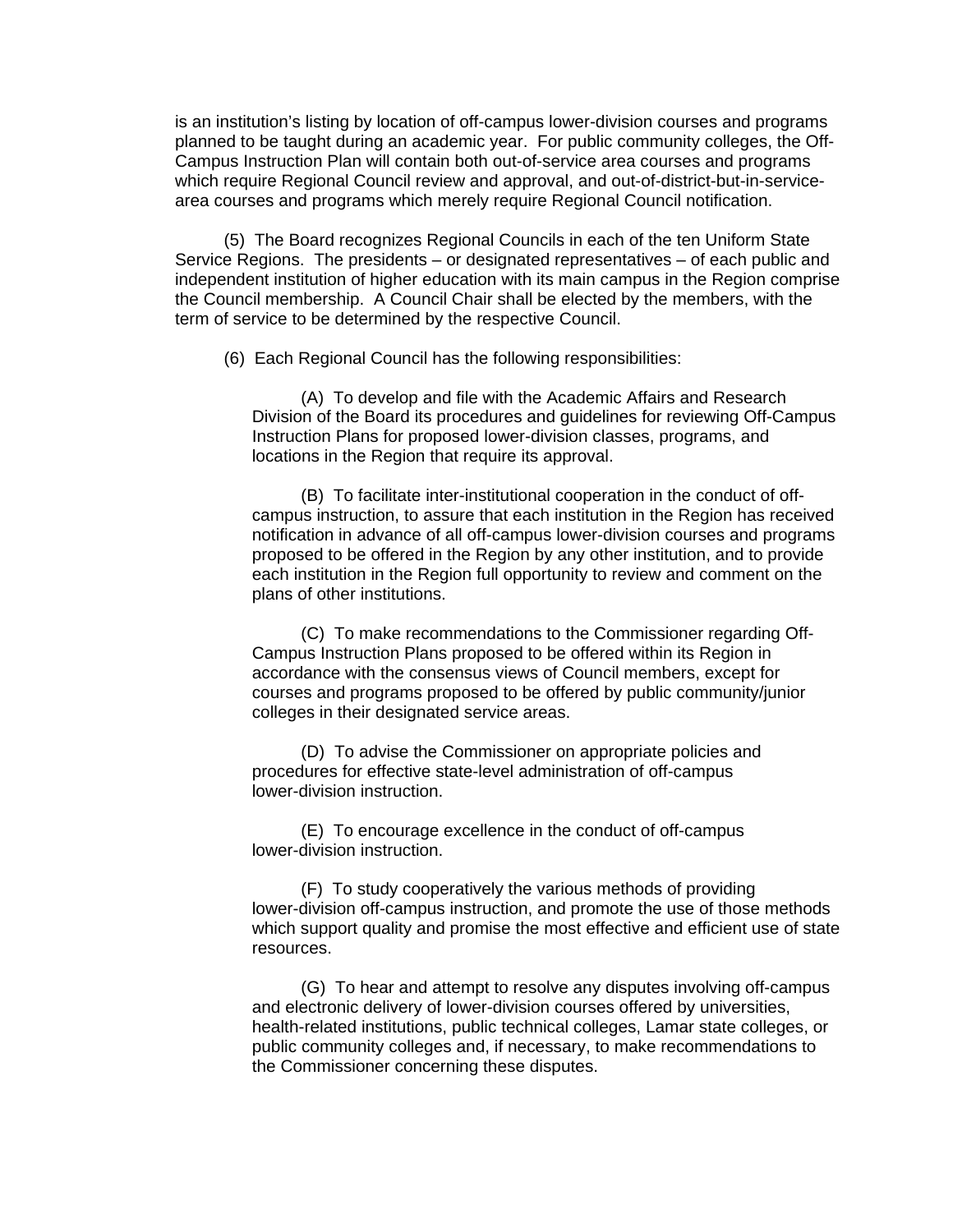(7) Procedures for submitting applications to the Board for authorization to offer off-campus lower-division courses are as follows:

> (A) Each Regional Council shall review Off-Campus Instruction Plans affecting the Region proposed by all institutions, except for courses offered by community colleges in their designated service areas, and forward its recommendations for approval or disapproval to the Board.

> (B) If proposed off-campus courses could affect an institution which is a member of another Regional Council, the Off-Campus Instruction Plan shall also be sent to that institution and to the Council to which it belongs. The full membership of that Council shall review the proposal and return a recommendation for approval or disapproval to the originating institution. This recommendation of the Regional Council and the institution's request shall both be sent to the Commissioner.

(C) The Commissioner shall devise a procedure to encourage and assist Regional Councils in the resolution of disputes between or among institutions.

(D) The Commissioner shall consider the recommendations of Regional Councils. Public and independent institutions which have concerns about possible unnecessary duplication of off-campus courses and programs planned for their Region may appeal to the Commissioner. The Commissioner has the authority to approve or disapprove courses and Off-Campus Instruction Plans, and to resolve disputes between or among institutions which cannot be resolved by the Councils, including courses and programs offered by a public community college within its service area but outside its taxing district. Institutions may appeal off-campus approvals and disapprovals made by the Commissioner to the Board.

(E) The Commissioner shall develop a time schedule for submission of Regional Council recommendations, for Commissioner review and response to all affected institutions on approvals and disapprovals of courses proposed under each Off-Campus Instruction Plan, for any needed dispute mediation procedures, and for Board appeal.

(8) After the regular annual period for approving off-campus and formula-funded workforce continuing education courses, the Regional Council may approve a limited number of additional courses for institutions if the courses have been reviewed.

(b) Procedures for Review and Approval of All Off-Campus Upper-Division and Graduate Courses and Programs (both formula-funded and extension) and On-Campus-Extension Courses and Programs.

 (1) Universities and health-related institutions shall notify all area institutions, Higher Education Centers, and the Coordinating Board of their plans to offer courses and programs governed by this section during the next instructional period within the time frame prescribed by the Commissioner, and shall seek to eliminate any conflicts or unnecessary duplication. Governing board approval and **certification** to the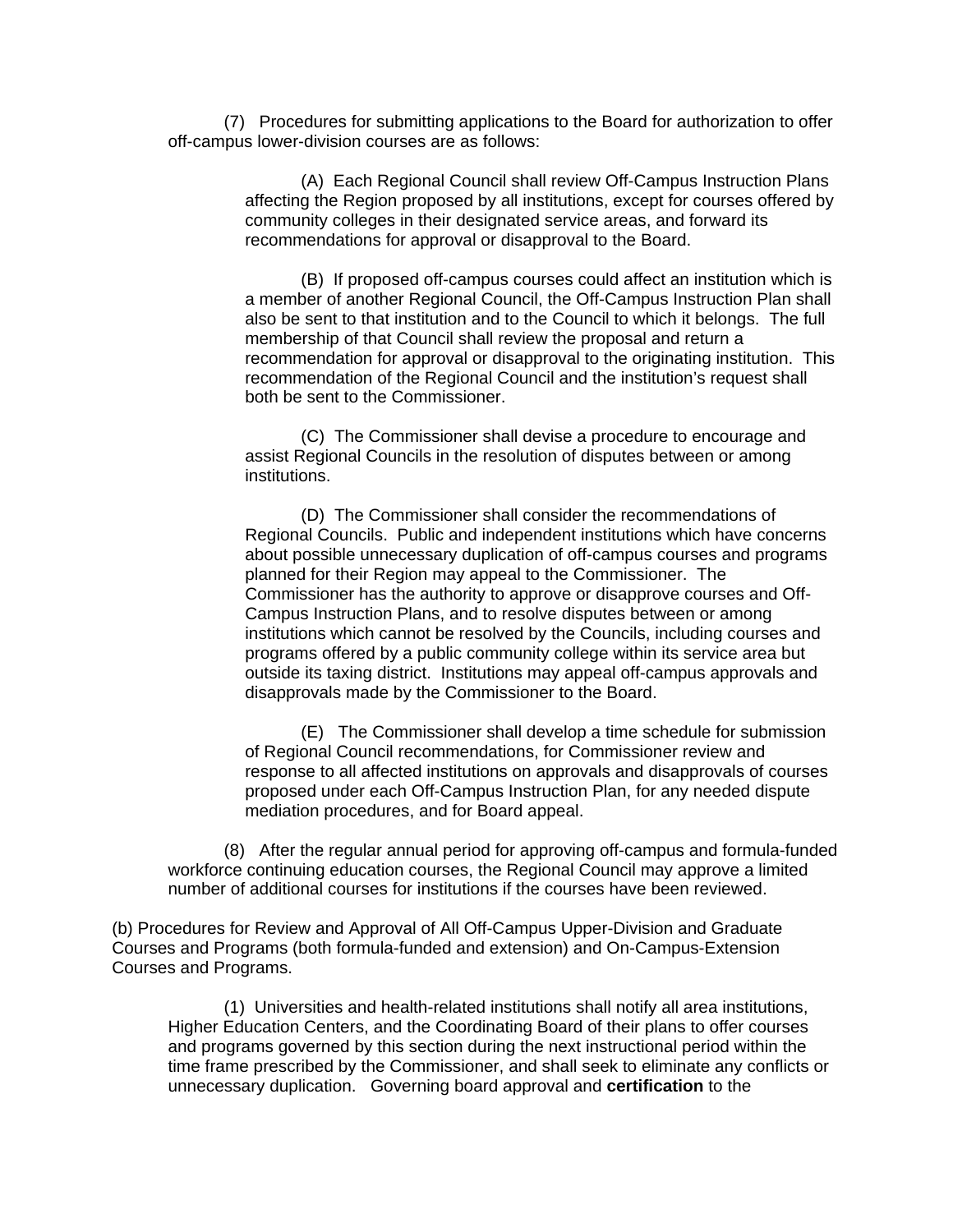Coordinating Board is required before proposing to offer a full off-campus or on-campusextension program.

 (2) The Commissioner has the authority to resolve disputes between institutions regarding the offering of courses and programs governed by this section and has the authority to approve or disapprove such courses or programs.

 (3) The Commissioner shall report to area institutions on approvals and disapprovals of disputed courses and programs governed by this section. The Board may hear appeals to approvals and disapprovals made by the Commissioner.

 (4) Doctoral and special professional programs that have received prior Coordinating Board approval for delivery through off-campus instruction may be offered to additional sites following approval by the Distance Education Advisory Committee and the Commissioner.

(c) Off-Campus and On-Campus-Extension Instruction Review Exemptions.

 (1) The Commissioner **may** exempt from Regional Council or notification of area institutions procedures the following types of off-campus and on-campus-extension courses and programs:

> (A) Courses and programs taught on military bases or in correctional institutions;

(B) New courses added to an existing off-campus or on-campusextension certificate or degree program which has previously been examined through the area institution notification process, which has received governing board approval, and on which the Board has received a certification form.

 (2) Instruction offered under all such exemptions shall be reported in accordance with the Board's uniform reporting system and will be subject to monitoring for quality.

### **3. Approval of Study-Abroad and Study-in-America Courses**

(a) Study-Abroad and Study-in-America courses offered by institutions of higher education, or by an approved consortium composed of institutions, shall be approved by the Commissioner in order for the semester credit hours or contact hours generated in those courses to be used for formula reimbursement.

 (1) An institution or consortium shall certify that the course meets the standards and criteria set forth in subsection (b) of this section.

 (2) A course that has been previously approved for funding does not need to be reapproved if it has not been substantively changed.

 (3) Faculty shall not teach Study-Abroad and Study-in-America courses for formula funding unless the faculty member is accompanying a cohort of students from a Texas public institution.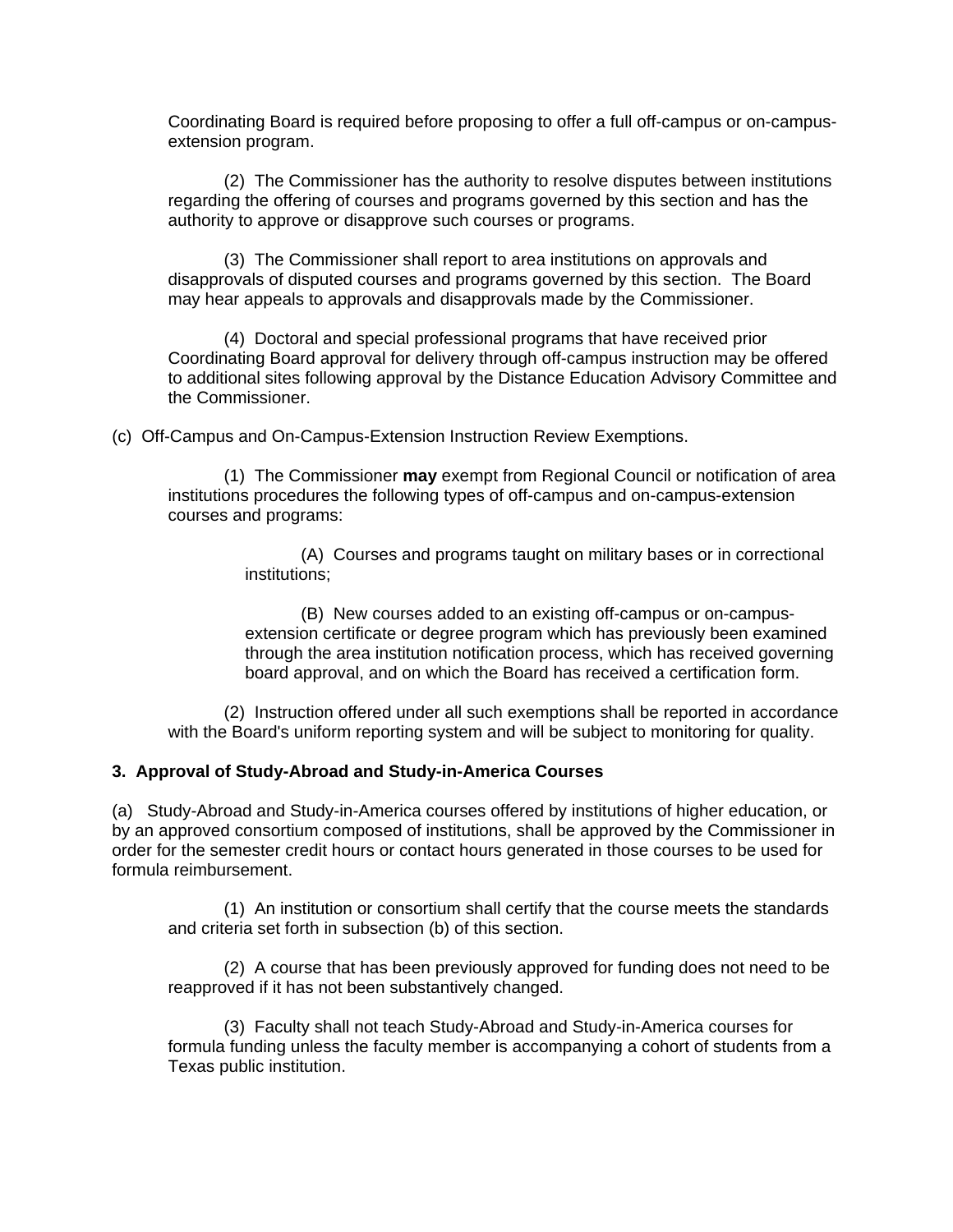(4) Institutions may enroll students who are not regularly enrolled on-campus in Study-Abroad and Study-in-America courses provided the credit hours generated by these students are not submitted for formula funding.

(b) Study-Abroad and Study-in-America courses are subject to the following standards and criteria:

 (1) All students enrolled shall meet institutional standards for admission and shall be admitted to the institution or to one of the participating institutions in an approved consortium. All students shall pay the appropriate tuition and fees for their residency category for the total number of credit hours earned. Financial aid shall be available to students on the same basis as students seeking financial aid for on-campus instruction. Additional financial aid may be furnished as appropriate.

 (2) Instruction shall be provided by faculty of the institution or one of the consortium institutions and be supervised and evaluated according to appropriate institutional policies. Exceptions may be made by the Commissioner to take advantage of uniquely qualified instructors at out-of-state or foreign locations if the institution provides justification and the exception is approved by faculty or institutional officials.

(3) Individual courses shall meet the following standards and criteria:

(A) Each course shall be on the approved course inventory of the main campus of the institution or a consortium institution, shall be part of an approved degree or certificate program, and shall be justified in terms of academic, cultural, or other resources available at the specific location(s).

(B) Instruction shall conform to all relevant academic policies of the institution. All courses shall conform to the institution's workload and enrollment requirements, contact hour/credit ratio, and similar matters.

(C) Courses may not offer credit for activities undertaken primarily for travel, recreation, or pleasure.

(D) Minimum class enrollments shall conform to the same standards applicable to on-campus classes.

(4) Multi-course offerings shall meet the following standards and criteria:

(A) A group of courses taught by an individual faculty member and offered in the same time period and in the same out-of-state or foreign location may be considered an aggregate for approval purposes.

(B) The Commissioner may approve an aggregate so long as at least one-half of the courses comply with paragraph 3(A) of this subsection and all the courses comply with the other criteria in this section.

 (5) Advertising or marketing for out-of-state and foreign courses shall emphasize the instructional nature of the courses and may not offer credit-for-travel experiences.